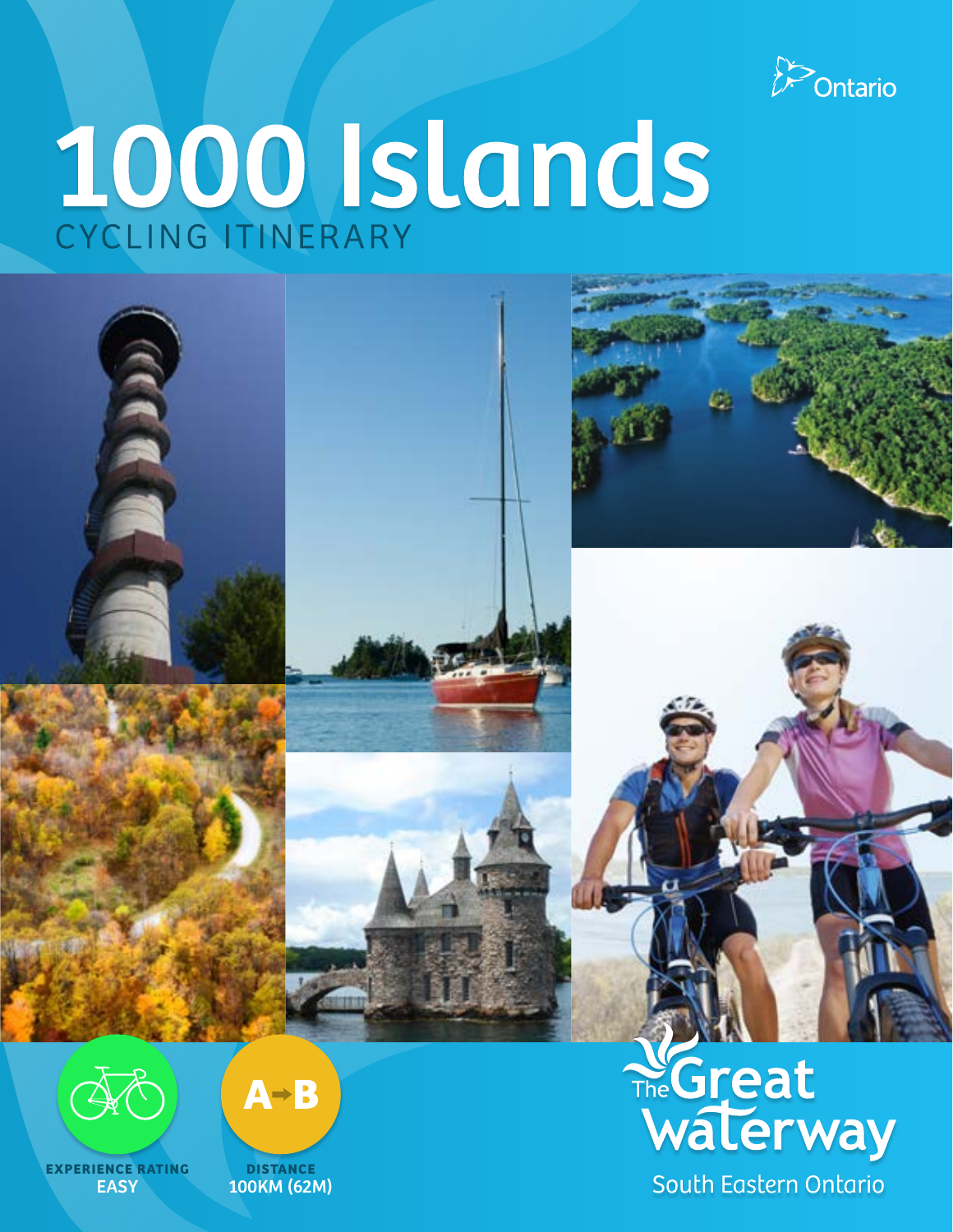



Cycling route: 100km (62 miles)

Cycling in: The Great Waterway, Leeds Grenville

Number of days cycling: 2

Recommended number of nights stay: 2

Experience rating: easy

The Waterfront Trail running alongside the 1000 Islands Parkway provides a traffic-free option for cyclists to enjoy the stunning water and island views that make the stretch between Brockville and Gananoque a popular touring route. This cycling adventure begins in the beautiful city of Brockville, on the St. Lawrence River, and heads west along the Waterfront Trail, connecting to the off-road cycling trail just past Butternut Bay. Plenty of beach, swim, picnic and lookout stops will easily see you through till sunset, with recommended stops at Brown's Bay, Mallorytown Landing, Rockport and picturesque Ivy Lea.

With plenty of overnight accommodation options, 50km of cycling will take you into charming Gananoque where you can stop at one of the many warm and comforting pubs and cafés for a meal before turning around and making your way back to Brockville. Alternately you can stop for the night in Gananoque, take a 1000 Islands boat tour, see a play or go kayaking, spending the night in one of the many B&Bs or Inns located in town. There are a number of options to complete a small portion of this route by parking at one of the picnic areas and cycling out and back from there.



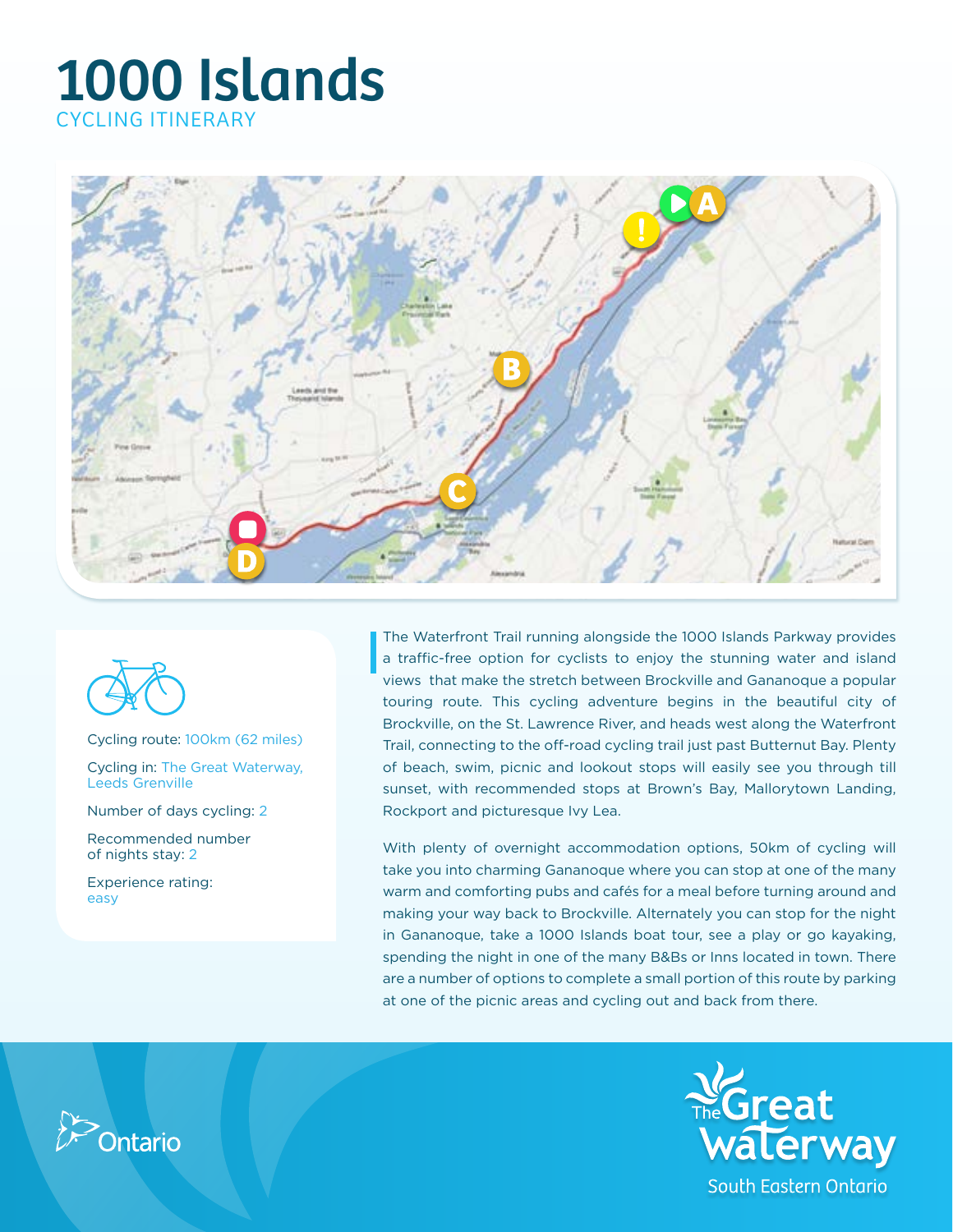# Logistics

## **Distance**

100km (62 miles)

## **Roads**

- This route takes you along the well-signed and cycle friendly Waterfront Trail.
- Departing from Brockville, paved, off-road trail begins 8km west of town near Brown's Bay.
- Departing from Gananoque, paved off-road trail begins 2.5km east of town.
- Flat and smooth.
- Kid friendly.

# Cautions and Notes

- From Brockville, short section on Highway 2 between Brockville and Butternut Bay is busy.
- From Gananoque, short section on 1000 Islands Parkway.
- Paved off-road trail needs some maintenance.

# **Parking**

- Brockville or Brown's Bay ~ St. Lawrence Parks Commission
- Mallorytown Landing ~ Environmental Awareness **Centre**
- Picnic and parking spots along the 1000 Islands Parkway
- Gananoque harbour and marina

# **Services**

### **BROCKVILLE**

• Bike Stores: Cranks Bicycle Shop - sales and service no rentals; Todd's Place Bikes & Skis sales and service no rentals

- Accommodations
- • Restaurants/cafés
- Food/grocery/convenience stores
- Gas stations
- Public washrooms
- • ATM
- Shopping
- Attractions

### Mallorytown Landing

- Accommodations
- • Restaurants/cafés
- • Convenience stores
- Public washrooms
- • ATM

### **ROCKPORT**

- Accommodations
- Restaurants/cafés
- Convenience stores
- Public Washrooms
- • ATM

### **GANANOQUE**

- Bike store & rentals: **T.I. Cycle** sales and service, bike rentals available; Misty Isles Lodge - bike rentals.
- • Accommodations
- • Restaurants/cafés
- Food/grocery/convenience stores
- • Gas stations
- Public washrooms
- • ATM
- Shopping
- Attractions



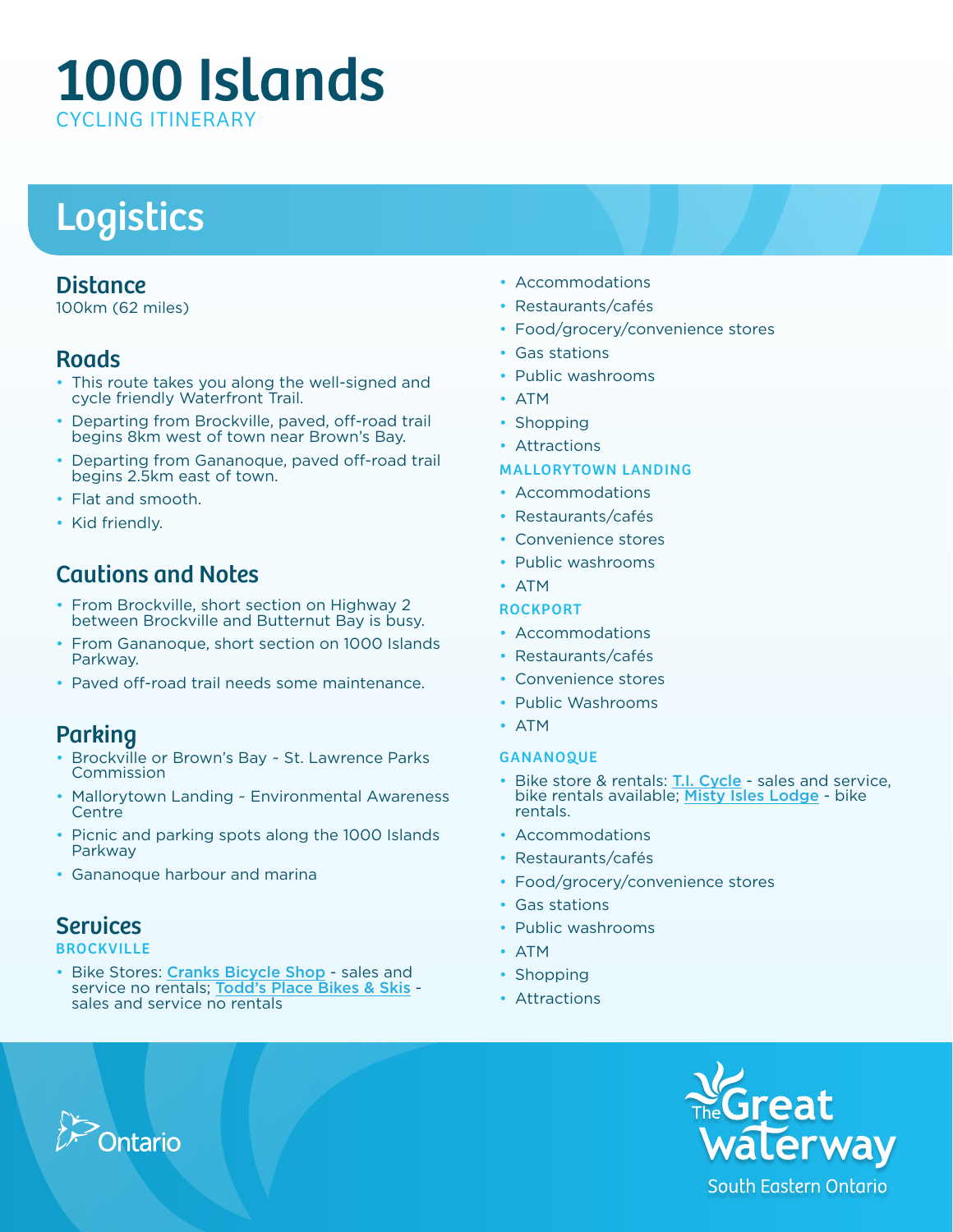# **Directions**